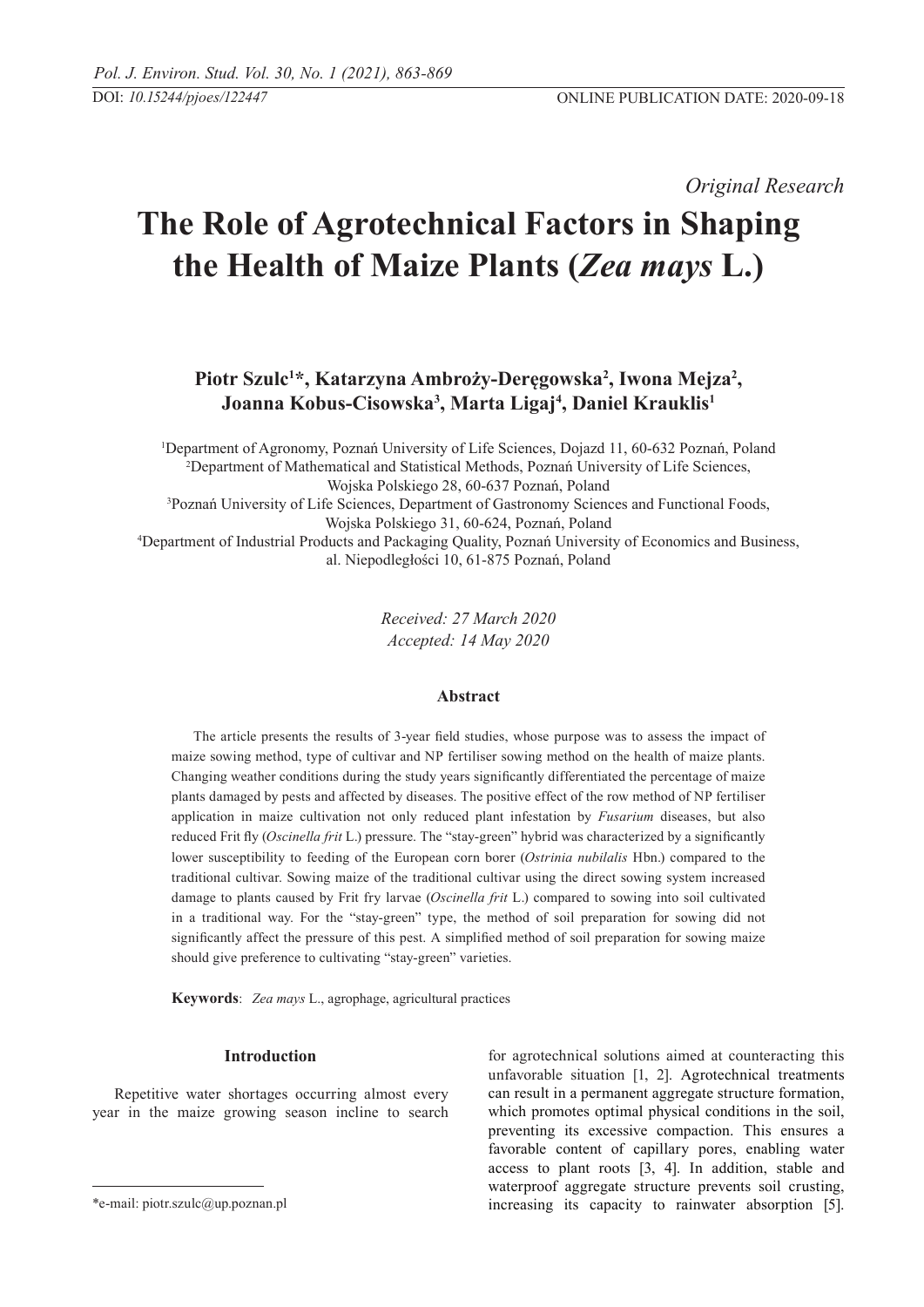Soil density is a property that depends on mineral and granulometric composition of soil material, organic matter content, soil structure and agrotechnical treatments [6]. It is considered to be an indirect indicator of soil structure, compactness, porosity, aeration and soil capacity to store and transport soil water [7]. Proper fertilization of plants is also very important in integrated maize protection against diseases and pests [8-10]. It not only determines the size of the yield, but also increases plant tolerance to disease infestation and pest feeding. This has been confirmed by Krauss [11], according to whom the degree of pest pressure on a crop is the resultant of its nutritional status. Therefore, the search for alternative methods to reduce the impact of pests on arable crops is such an important element of agronomic works [12]. For this reason, creating hybrids with traits that give them an advantage in an environment with limited water resources is one of the main challenges facing the breeding of new varieties [13]. Breeding in the direction of better plant health later in the growing season or "stay-green" varieties may be the solution [14]. This feature is an indicator of higher plant health in the later vegetation period, reduced progressive aging and drought tolerance after flowering [15, 16]. In integrated plant protection programs, it is extremely important to select varieties for cultivation that, on the one hand, are adapted to local soil and climate conditions, and on the other hand, are less susceptible to pests [17]. Therefore, the cultivation of maize "stay-green" varieties can be considered as one of the elements of integrated plant protection, which has been obligatory in the European Union since January 1, 2014. This issue is very important from the point of view of integrated plant protection, which particularly prefers the use of non-chemical methods, including the selection of less susceptible to damage or infestation varieties for cultivation. These studies are also important in the context of the observed climate changes that affect both the crop and the organisms damaging it [1, 18, 19]. Hence, the purpose of the field tests was to assess the occurrence of diseases and pests in maize cultivation in the conditions of using different maize sowing methods, selection of varieties and techniques of NP fertiliser application.

#### **Materials and Methods**

#### Experimental field

The field experiment was carried out at the Department of Agronomy of Poznań University of Life Sciences in the years 2012-2014. It was carried out for three years in the same scheme in a split-splitplot design with three factors in 4 field replicates. The study involved the following factors:  $A - 1$ <sup>st</sup> order factor - two methods of maize sowing: A1 - sowing to the soil (traditional cultivation), A2 - direct sowing to the stubble after winter wheat (straw harvested); B - 2nd order factor - two types of varieties: B1 - traditional cultivar SY Cooky, B2 - stay-green cultivar Drim;  $C - 3<sup>rd</sup>$  order factor - 2 methods of supplying NP fertiliser: C1 - broadcast on the entire surface before seed sowing, C2 - in rows simultaneously with seed sowing. The same level of mineral fertilization  $(100 \text{ kg N} \cdot \text{ha}^{-1}, 30.8 \text{ kg Pha}^{-1} \text{ and } 107.9 \text{ kg Kha}^{-1})$  was applied on all experimental objects. Fertilization was balanced against phosphorus, which was applied at the whole required dose in the form of ammonium phosphate under the trade name of polidap NP. N and K fertilization was performed before maize sowing using urea and potassium salt (60%). The N dose was reduced by the amount of nitrogen present in the polidap. Soil abundance in basic macronutrients before establishing the experiment is presented in Table 1. The magnesium content in the soil was determined by the Schachtschabel method, potassium by the Egner-Riehm method, phosphorus by the Olsen method and  $N_{min}$ Kjeldahl method. Winter wheat was the forecrop for maize in each year of research. Individual cultivating treatments were carried out in accordance with the adopted schedule within the dates given in Table 2.

## Weather Conditions

Thermal conditions during maize growing in the experimental years were similar to each other and were on average 15.4ºC in 2012, 15.6ºC in 2013 and 16.1ºC in the warmest year of 2014. Significantly greater differences between years occurred in the amount of precipitation. The largest sum of rainfall, 473.6 mm, was recorded in 2012, which was 76.2 mm higher than the precipitation in 2013, and 121.8 mm higher from the amount of rainfall in 2014. The calculated hydrothermal coefficients of water preservation according to Sielianinow allowed to conclude that weather conditions for the growth and development of maize were moderately beneficial with simultaneous periodic moisture deficits. In 2012, the least amount of rainfall was recorded for April, August and September. A low amount of rainfall combined with a high average air temperature caused a period of insufficient moisture for most plants in these months. In 2001, the months with lowest precipitation were April, July, August and October. This caused the occurrence of acute drought

Table 1. The content of nutrients (mg/kg DM) and soil pH  $(w 1 \text{ mol dm}^{-3}$  KCl).

| Specification |           | Years |       |       |  |  |  |
|---------------|-----------|-------|-------|-------|--|--|--|
|               |           | 2012  | 2013  | 2014  |  |  |  |
| min           | $0-60$ cm | 18.4  | 15.9  | 19.9  |  |  |  |
| P             |           | 112.0 | 38.0  | 127.0 |  |  |  |
| K             | $0-25$ cm | 95.0  | 111.0 | 261.0 |  |  |  |
| Mg            |           | 28.0  | 23.0  | 36.0  |  |  |  |
| рH            |           | 4.90  | 4.80  | 4.70  |  |  |  |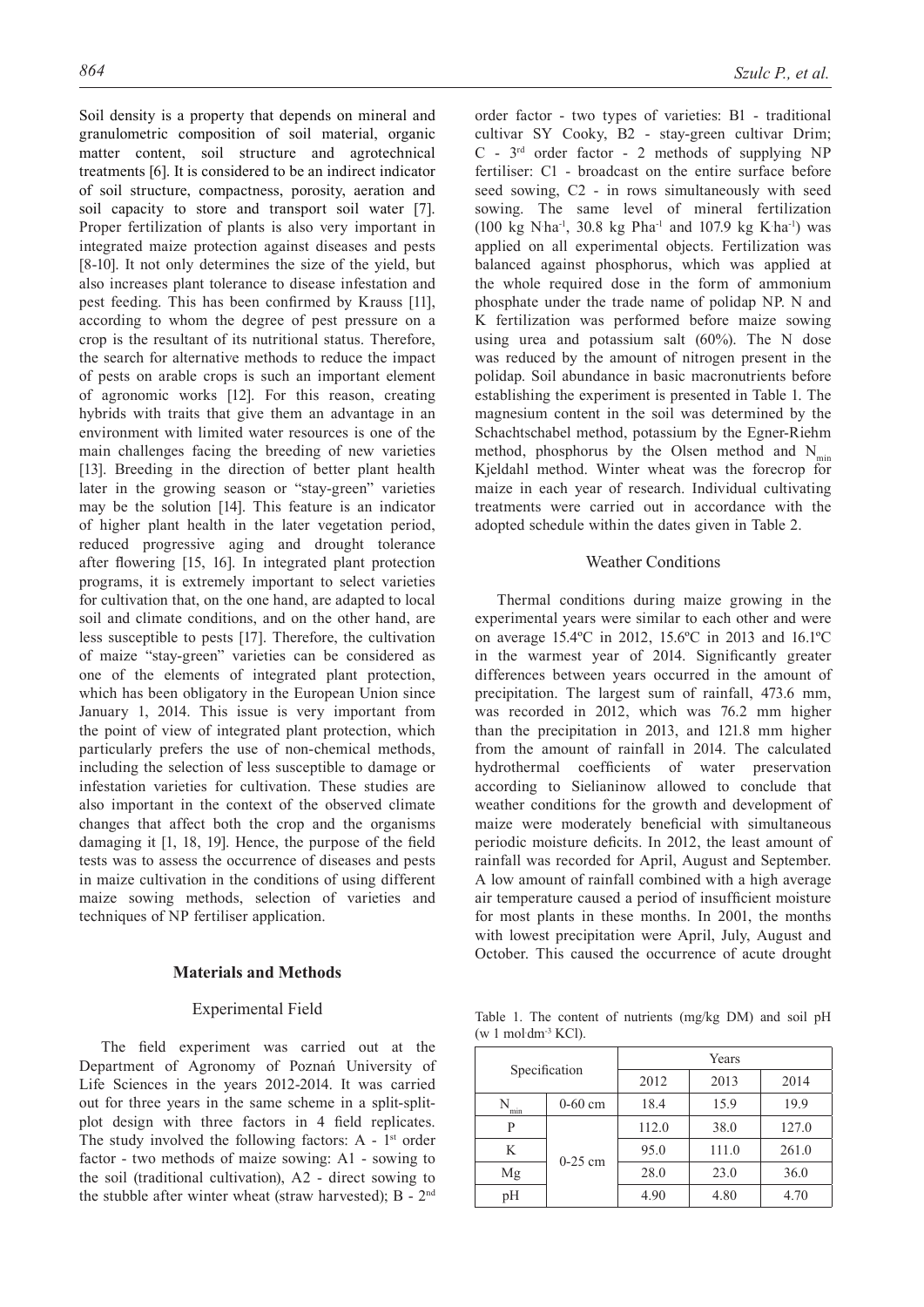|                                                                                                                                                                                               | Years                               |                           |                                                     |  |  |
|-----------------------------------------------------------------------------------------------------------------------------------------------------------------------------------------------|-------------------------------------|---------------------------|-----------------------------------------------------|--|--|
| Type of treatment                                                                                                                                                                             | 2012                                | 2013                      | 2014                                                |  |  |
| 1. Deep plowing (30 cm)<br>The treatment was performed in the autumn of the previous year                                                                                                     | 8 <sup>th</sup> November            | $26th$ October            | $18th$ November                                     |  |  |
| 2. Trawling                                                                                                                                                                                   | 26 <sup>th</sup> March              | $15th$ April              | 21 <sup>st</sup> March                              |  |  |
| 3. Fertiliser sowing according to the diagram of experience                                                                                                                                   | $19th$ April                        | $29th$ April              | 8 <sup>th</sup> April                               |  |  |
| 4. Spring tillage (tilling set)                                                                                                                                                               | $19th$ April                        | $29th$ April              | $9th$ April                                         |  |  |
| 5. Seeding - precision seeder with built-in mineral fertiliser applicator                                                                                                                     | $20th$ April                        | $30th$ April              | $28th$ April                                        |  |  |
| 6. Herbicide use<br><sup>1</sup> - Guardian CompleteMix 664 SE (3.5 l/ha),<br>$2$ - Guardian CompleteMix 664 SE (3.5 l/ha),<br>$3 -$ Lumax 537,5 SE (3 1/ha),<br>$4 - Nikosh 040$ SC (1 l/ha) | $23^{\text{rd}}$ April <sup>1</sup> | $30th$ April <sup>2</sup> | $14th$ April <sup>3</sup><br>$2th$ May <sup>4</sup> |  |  |
| 7. Harvesting with a field harvester                                                                                                                                                          | 19 <sup>th</sup> October            | $23rd$ October            | $20th$ October                                      |  |  |

Table 2. Dates of agrotechnical operations.

period in April, May and October and drought in July and August. Definitely the worst year in terms of moisture conditions was the last year of research, i.e. 2014. A low amount of rainfall, and simultaneous high air temperature caused a period of drought from June to October.

# Statistical Analysis

Infestation of maize plants with diseases and damage by pests was determined during the period of the field experiment. Both for diseases and pests, only the number of plants that were attacked or infected by a given pathogen was recorded. The degree of disease

and pest infestation was not included. Damage to maize plants by the European corn borer was determined in the wax ripe phase of the kernels (BBCH 85), by the Frit fly in the stage BBCH 15/16, while the occurrence of *Fusarium* diseases and the common smut were determined before harvesting. The Bliss transformation was used (Arc sin  $\sqrt{x}$ ) because the data had a binomial distribution expressed as a percentage (0-20%). Fourway analysis of variance (ANOVA) was performed on the transformed data according to the experimental design. For the primary and interactive effects, significant at  $\alpha = 0.01$  or  $\alpha = 0.05$ , the HSD Tukey procedure was applied (STATISTICA ver. 13).

|       |                                                                      | Temperature $(^{\circ}C)$ |              |      |       |      |            |      |                    |      |      |      |      |      |              |       |
|-------|----------------------------------------------------------------------|---------------------------|--------------|------|-------|------|------------|------|--------------------|------|------|------|------|------|--------------|-------|
| Years | IV                                                                   | M                         | $\mathbf{V}$ | M    | VI    | M    | <b>VII</b> | M    | <b>VIII</b>        | M    | IX   | M    | X    | M    | Mean/<br>Sum | M     |
| 2012  | 9.3                                                                  | 8.2                       | 16.3         | 13.5 | 17.0  | 16.8 | 20.0       | 18.6 | 19.8               | 17.9 | 15.0 | 13.7 | 8.6  | 8.8  | 15.4         | 13.9  |
| 2013  | 8.9                                                                  | 8.2                       | 15.6         | 13.5 | 18.4  | 16.8 | 22.0       | 18.6 | 20.2               | 18.0 | 13.2 | 13.7 | 10.8 | 8.8  | 15.6         | 13.9  |
| 2014  | 11.4                                                                 | 8.3                       | 14.6         | 13.6 | 17.9  | 16.8 | 23.2       | 18.7 | 18.8               | 18.0 | 16.0 | 13.7 | 11.2 | 8.8  | 16.1         | 14.0  |
| Years |                                                                      |                           |              |      |       |      |            |      | Precipitation (mm) |      |      |      |      |      |              |       |
| 2012  | 17.4                                                                 | 32.1                      | 84.4         | 52.8 | 118.1 | 56.9 | 136.2      | 75.3 | 52.7               | 58.4 | 28.4 | 43.5 | 36.4 | 37.7 | 473.6        | 356.7 |
| 2013  | 10.5                                                                 | 31.8                      | 95.5         | 53.4 | 114.9 | 58.0 | 52.9       | 76.5 | 32.4               | 58.3 | 75.9 | 43.2 | 15.3 | 37.7 | 397.4        | 358.9 |
| 2014  | 50.3                                                                 | 31.4                      | 80.7         | 54.1 | 44.6  | 59.0 | 51.5       | 76.0 | 56.5               | 57.8 | 39.2 | 43.8 | 29.0 | 37.3 | 351.8        | 359.4 |
| Years | Value of hydrothermal coefficient of water preservation <sup>1</sup> |                           |              |      |       |      |            |      |                    |      |      |      |      |      |              |       |
| 2012  | 0.62                                                                 | 1.26                      | 1.67         | 2.07 | 2.31  | 2.31 | 2.19       | 2.96 | 0.85               | 2.29 | 0.63 | 1.76 | 1.36 | 1.48 | 1.37         | 2.02  |
| 2013  | 0.39                                                                 | 1.25                      | 1.97         | 1.27 | 2.01  | 1.15 | 0.77       | 1.32 | 0.51               | 1.04 | 1.91 | 1.05 | 0.45 | 1.38 | 1.14         | 1.21  |
| 2014  | 1.48                                                                 | 1.22                      | 1.78         | 1.28 | 0.83  | 1.17 | 0.71       | 1.31 | 0.96               | 1.03 | 0.81 | 1.06 | 0.83 | 1.36 | 1.06         | 1.20  |

Table 3. The average monthly air temperature and the monthly sum of atmospheric precipitation in Swadzim for the growing season.

1 – according Sielianinow [20]; M – Multiplicity (since 1958)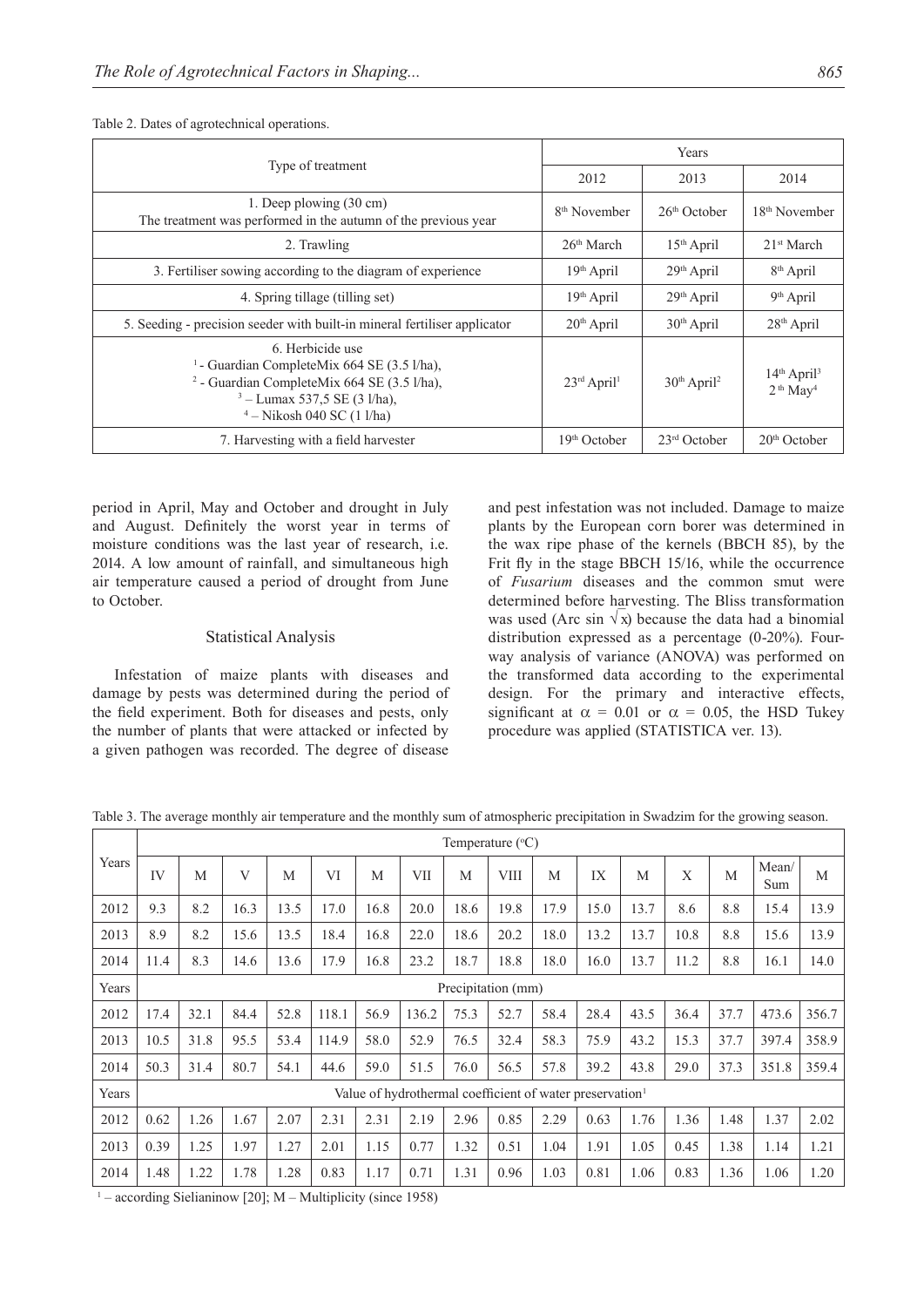|                                |                | Mean squares             |              |                     |              |  |  |
|--------------------------------|----------------|--------------------------|--------------|---------------------|--------------|--|--|
| Source of variation            | Df             |                          | Diseases     | Pests               |              |  |  |
|                                |                | <i>Fusarium</i> diseases | Corn smut    | European corn borer | Frit fly     |  |  |
| <b>Blocks</b>                  | $\overline{3}$ | 0.004977                 | 0.005735     | 0.002829            | 0.003948     |  |  |
| Y - Years                      | $\mathfrak{2}$ | 1.301463**               | $0.027226**$ | 0.974462**          | $0.641037**$ |  |  |
| Error 1                        | 6              | 0.007943                 | 0.001382     | 0.007016            | 0.004930     |  |  |
| $\overline{A}$                 | $\mathbf{1}$   | 0.005595                 | 0.003468     | 0.003767            | 0.024999     |  |  |
| $Y \times A$                   | $\overline{2}$ | 0.009829                 | 0.006747     | 0.000352            | 0.009151     |  |  |
| Error <sub>2</sub>             | 9              | 0.004181                 | 0.054731     | 0.004131            | 0.005082     |  |  |
| B                              | $\mathbf{1}$   | 0.004328                 | 0.002655     | $0.047363**$        | 0.010164     |  |  |
| $Y \times B$                   | $\overline{2}$ | 0.006975                 | 0.001289     | 0.007145            | 0.001044     |  |  |
| $A \times B$                   | 1              | 0.001019                 | 0.003197     | 0.010077            | 0.032844*    |  |  |
| $Y \times A \times B$          | $\overline{2}$ | 0.001986                 | 0.000587     | 0.002406            | 0.003442     |  |  |
| Error 3                        | 18             | 0.002117                 | 0.036139     | 0.004440            | 0.004377     |  |  |
| $\mathcal{C}$                  | $\mathbf{1}$   | 0.001997                 | $0.051060**$ | 0.001128            | $0.018613*$  |  |  |
| $Y \times C$                   | $\overline{2}$ | 0.002205                 | 0.004406     | 0.002887            | 0.001573     |  |  |
| $A \times C$                   | $\mathbf{1}$   | 0.001946                 | 0.000779     | 0.000421            | 0.000078     |  |  |
| $B\times C$                    | $\mathbf{1}$   | 0.002697                 | 0.000333     | 0.000048            | 0.000457     |  |  |
| $Y \times A \times C$          | $\overline{2}$ | 0.004393                 | 0.000723     | $0.021568*$         | 0.001623     |  |  |
| $Y \times B \times C$          | $\overline{2}$ | 0.001460                 | 0.002091     | 0.017989*           | 0.001844     |  |  |
| $A \times B \times C$          | $\mathbf{1}$   | 0.006004                 | 0.004584     | 0.000788            | 0.004875     |  |  |
| $Y \times A \times B \times C$ | $\overline{2}$ | 0.005348                 | 0.007782     | 0.002226            | 0.004956     |  |  |
| Error 4                        | 36             | 0.003129                 | 0.002475     | 0.005112            | 0.004099     |  |  |

Table 4. Infection of plants by diseases and damage of plants caused by pests and ANOVA results.

\*\* – significant at p-value <  $0.01$ , \* – significant at p-value <  $0.05$ 

### **Results and Discussion**

As a result of three-year (2012-2014) studies, it was found (Tables 4-5) that regardless of the method of sowing maize, the cultivar used and the method of applying NP fertiliser, significantly the largest damage to plants caused by the studied diseases occurred in 2013 (*Fusarium* diseases, 16.21%) and in 2013 and 2014 (Corn smut, 0.809% and 0.807%). The results presented in the current study have confirmed earlier literature reports that the occurrence of fungi of the genus *Fusarium* ssp. is dependent on variable environmental conditions in individual growing seasons [21, 22]. It was observed that in 2012 the damage caused by both diseases was significantly the smallest. There was not found any significant impact of the experimental factors and their interactions on the degree of plant infection in 2012-2014, with one exception. It was noted (Table 5) that, regardless of the study year, the method of sowing maize and the cultivar used, Corn smut damaged plants more heavily ( $\alpha = 0.01$ ) when NP fertiliser was applied before sowing the seeds (0.913%).

On the other hand, it was shown in another author's work [23] that the method of spreading the fertiliser did not have a significant impact on the percentage of plants infected by common smut. According to Beresia and Pruszyńskiego [24], common smut currently is and will be in the coming years one of important maize diseases. As a result of the three-year field experiments mentioned above, it was found (Table 4, Table 6) that regardless of the experimental factors, the largest plant damage caused by both pests occurred in 2014. In turn, significantly the smallest damage was caused by the Frit fly in 2012 (0.37%), and by the European corn borer in 2012 and 2013 (1.39% and 0.98% respectively). In our own research, however, there was no significant effect of the maize sowing method (A) on plant damage caused by either pest, regardless of the year of research or in interaction with years (Table 4). Also, regardless of the study year and the method of sowing maize, the greatest damage to plants caused by the European corn borer was recorded for the fast maturing cultivar  $(6.55\%)$ . Szulc [25] also demonstrated that the "stay-green" hybrid had significantly lower susceptibility to feeding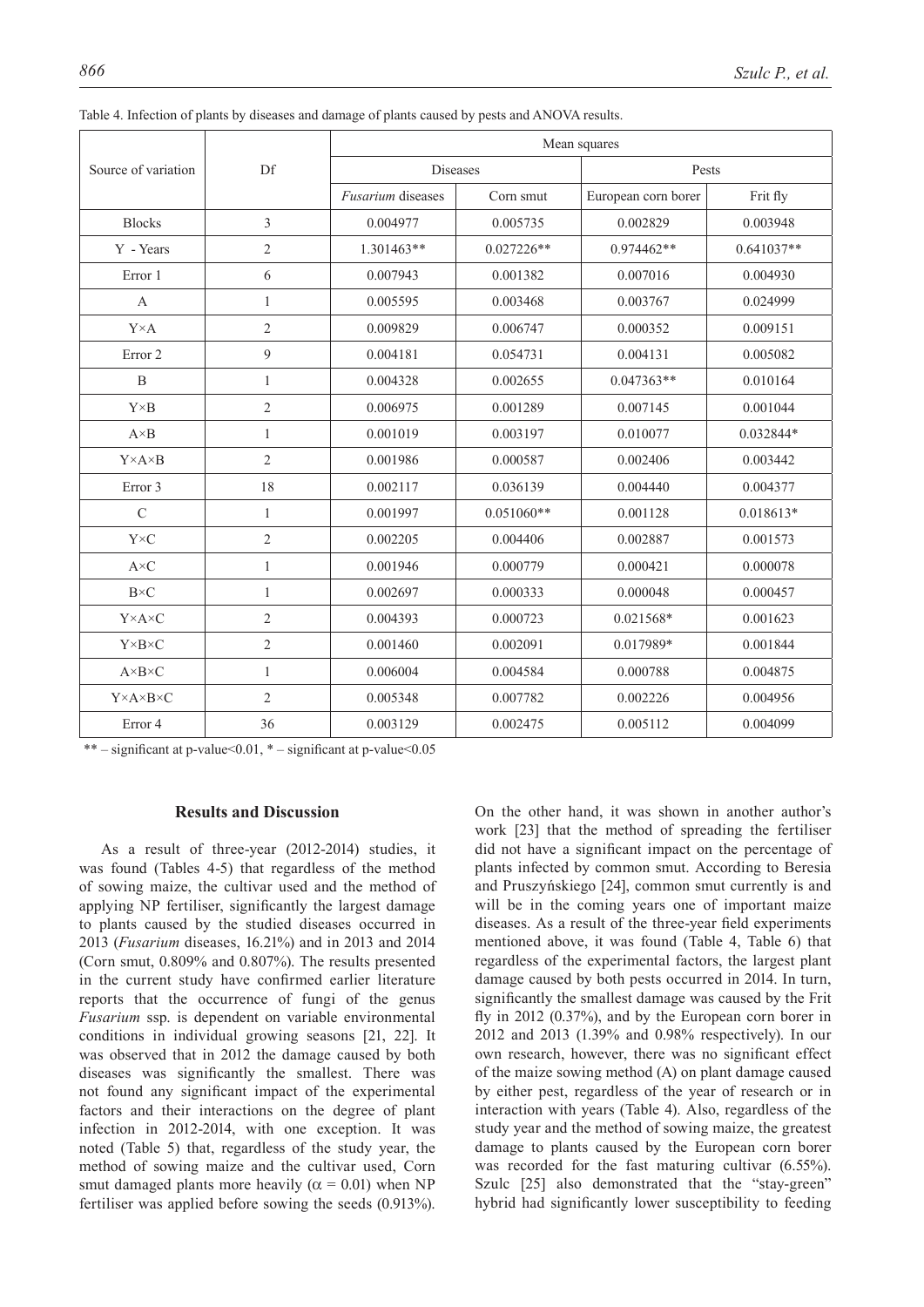|               | The levels     |        | <i>Fusarium</i> diseases | Corn smut |                      |  |
|---------------|----------------|--------|--------------------------|-----------|----------------------|--|
| Factors       |                | $(\%)$ | <sup>o</sup> Bliss       | $(\%)$    | <sup>o</sup> Bliss   |  |
|               | 2012           | 0.19   | 0.013 <sup>c</sup>       | 0.130     | 0.011 <sup>b</sup>   |  |
| Y             | 2013           | 16.21  | $0.411^{\circ}$          | 0.809     | $0.058$ <sup>a</sup> |  |
|               | 2014           | 7.52   | 0.269 <sup>b</sup>       | 0.807     | $0.064$ <sup>a</sup> |  |
| $\mathcal{C}$ | C <sub>1</sub> | 7.60   | $0.227$ <sup>a</sup>     | 0.913     | $0.067$ <sup>a</sup> |  |
|               | C2             | 8.35   | $0.236^{\rm a}$          | 0.251     | 0.021 <sup>b</sup>   |  |

Table 5. Mean values of infection of plants by diseases.

Values in columns marked with at least the same letter do not differ significantly ( $\alpha$  = 0.01)

Table 6. Mean values of damage of plants caused by pests.

| Factors       | The levels     |        | European corn borer  | Frit fly |                    |  |
|---------------|----------------|--------|----------------------|----------|--------------------|--|
|               |                | $(\%)$ | <sup>o</sup> Bliss   | $(\%)$   | <sup>o</sup> Bliss |  |
|               | 2012           | 1.39   | 0.094 <sup>b</sup>   | 0.37     | 0.021c             |  |
| Y             | 2013           | 0.98   | 0.072 <sup>b</sup>   | 2.50     | 0.143 <sup>b</sup> |  |
|               | 2014           | 14.54  | $0.384^{\rm a}$      | 9.37     | $0.303^{a}$        |  |
| B             | B1             | 6.55   | $0.205^{\rm a}$      | 4.48     | $0.166^{a}$        |  |
|               | B2             | 4.73   | 0.161 <sup>b</sup>   | 3.68     | $0.145^{\rm a}$    |  |
| $\mathcal{C}$ | C <sub>1</sub> | 5.66   | $0.187$ <sup>a</sup> | 4.77     | 0.169a             |  |
|               | C <sub>2</sub> | 5.62   | $0.180$ <sup>a</sup> | 3.39     | $0.142^{b}$        |  |

Values in columns marked with at least the same letter do not differ significantly ( $\alpha$  = 0.01 or 0.05)

of the European corn borer compared to the traditional cultivar. Szulc [26] showed a high positive correlation coefficient between the occurrence of European corn borer and the infestation of maize plants by *Fusarium* spp. However, the cultivar used did not differentiate the percentage of damage done by the Frit fly (Table 6). At the same time (Table 4), significant interaction of varieties and methods of sowing maize was recorded for this pest (regardless of the year of research). It was found (Fig. 1) that, comparing both methods of maize sowing and both varieties, the Frit fly more heavily damaged plants of the fast maturing cultivar when direct sowing to stubble was used (6.04%). For the "stay-green" type, the method of soil preparation for sowing did not significantly affect the pressure of this pest. The obtained result confirms previous literature reports that "stay-green" cultivars are characterized by a stronger root system [27]. According to these authors, "stay-green" maize varieties are characterized by a more dynamic root system development during juvenile stages compared to the traditional hybrid. Hence, the simplified method of soil preparation for maize sowing should give preference to cultivating the "stay-green" cultivar. Mahalakshmi and Bidinger [14] also found that the "stay-green" varieties are more tolerant to stress conditions, such as soil compaction in which plants are more susceptible to pathogens. In our own research, regardless of the year, the method of sowing maize and the cultivar, the greatest crop damage was caused by the Frit fly when the method of applying NP fertiliser before seed sowing (4.77%) was used. On the other hand, the method of NP fertiliser application did not differentiate the percentage of plants damaged by the European corn borer (Table 6). It was also observed (Table 7) that regardless of the cultivar, the greatest damage caused by this pest



Fig. 1. Mean values of damage of plants caused by frit fly for the combination of two methods of maize sowing (A) and two types of cultivars (B). a, b – homogeneous groups ( $\alpha$  = 0.05)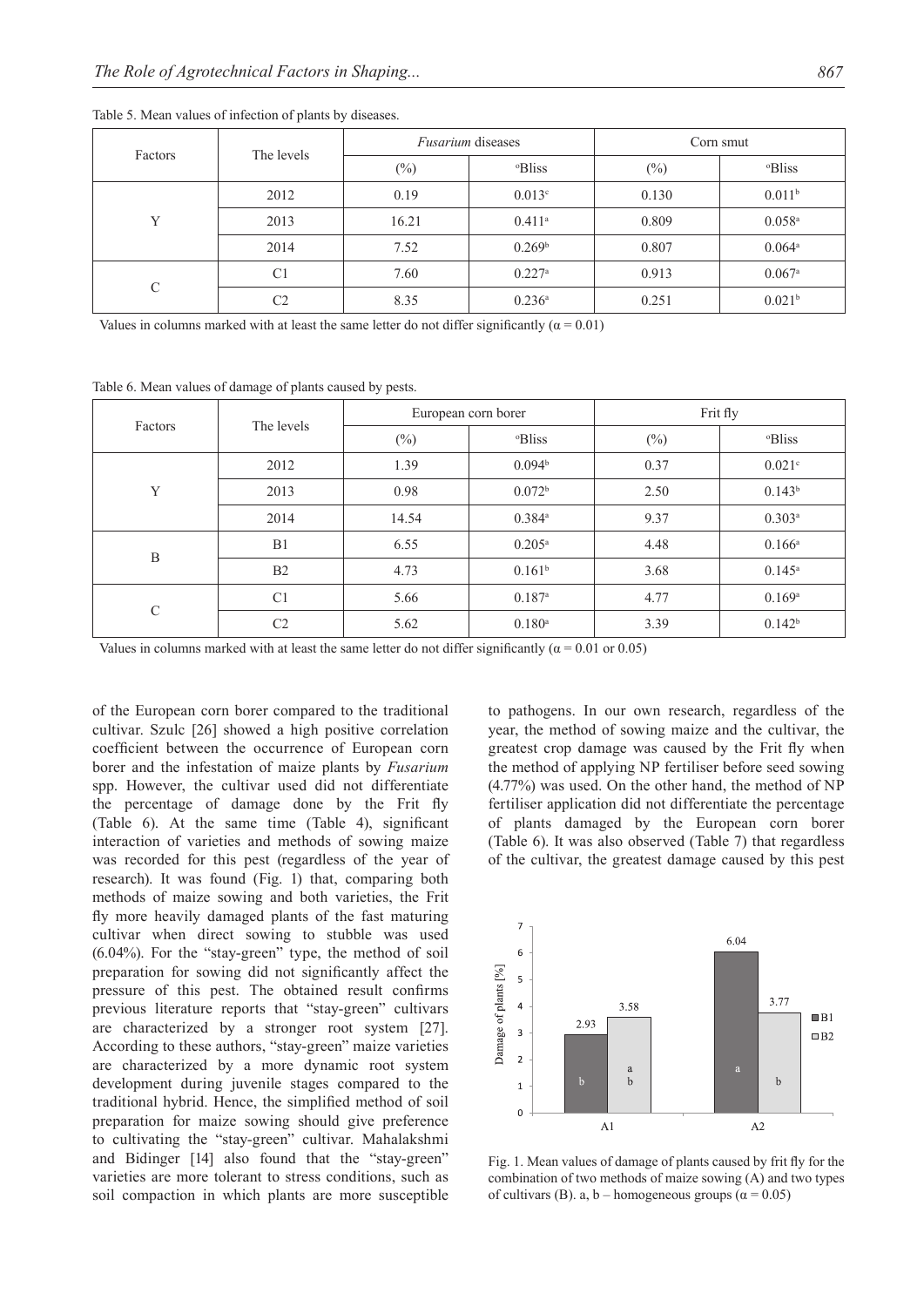|                |                | Years $(Y)$ |                    |        |                    |        |                      |  |  |
|----------------|----------------|-------------|--------------------|--------|--------------------|--------|----------------------|--|--|
| A              | C              |             | 2012               | 2013   |                    | 2014   |                      |  |  |
|                |                | $(\%)$      | <sup>o</sup> Bliss | $(\%)$ | <sup>o</sup> Bliss | $(\%)$ | <sup>o</sup> Bliss   |  |  |
| A <sub>1</sub> | C <sub>1</sub> | 0.91        | $0.067^{\rm b}$    | 1.02   | 0.086 <sup>b</sup> | 14.26  | $0.382$ <sup>a</sup> |  |  |
|                | C <sub>2</sub> | 1.68        | $0.110^{b}$        | 0.67   | 0.050 <sup>b</sup> | 13.06  | $0.367$ <sup>a</sup> |  |  |
| A2             | C <sub>1</sub> | 2.33        | 0.141 <sup>b</sup> | 1.16   | 0.072 <sup>b</sup> | 14.27  | $0.372$ <sup>a</sup> |  |  |
|                | C <sub>2</sub> | 0.65        | 0.056 <sup>b</sup> | 1.06   | 0.079 <sup>b</sup> | 16.59  | 0.417a               |  |  |

Table 7. Mean values of damage of plants caused by European corn borer for the combination Y×A×C.

Values in columns marked with at least the same letter do not differ significantly ( $\alpha$  = 0.05)

Table 8. Mean values of damage of plants caused by European corn borer for the combination  $Y \times B \times C$ .

|    |                | Years $(Y)$ |                    |        |                    |        |                      |  |
|----|----------------|-------------|--------------------|--------|--------------------|--------|----------------------|--|
| B  | $\mathcal{C}$  | 2012        |                    | 2013   |                    | 2014   |                      |  |
|    |                | $(\%)$      | <sup>o</sup> Bliss | $(\%)$ | <sup>o</sup> Bliss | $(\%)$ | <sup>o</sup> Bliss   |  |
| B1 | C <sub>1</sub> | 1.44        | 0.084 <sup>b</sup> | 1.58   | 0.112 <sup>b</sup> | 17.69  | $0.433^a$            |  |
|    | C <sub>2</sub> | 1.54        | $0.115^{b}$        | 1.11   | 0.081 <sup>b</sup> | 15.92  | $0.408$ <sup>a</sup> |  |
| B2 | C <sub>1</sub> | 1.80        | 0.124 <sup>b</sup> | 0.60   | 0.047 <sup>b</sup> | 10.84  | $0.321$ <sup>a</sup> |  |
|    | C2             | 0.78        | 0.051 <sup>b</sup> | 0.62   | 0.048 <sup>b</sup> | 13.73  | 0.376a               |  |

Values in columns marked with at least the same letter do not differ significantly ( $\alpha$  = 0.05)

occurred in 2014, while the combination of the method of maize sowing and the method of fertiliser application did not cause significant differences between the percentages of plant damage within that year. It was also noted (Table 8) that irrespective of the method of sowing maize, significantly the greatest damage was caused by the European corn borer in 2014, and the combination of maize varieties and NP fertiliser application methods within that year and the other years of research did not differentiate the degree of damage caused by this pest.

## **Conclusions**

1. The percentage of plants damaged by pests or affected by diseases showed a variable response to weather conditions and experimental factors.

2. The positive effect of the row method of NP fertiliser application in maize cultivation not only reduced plant infestation by *Fusarium* diseases, but also reduced the Frit fly pressure.

3. The "stay-green" hybrid was characterized by a significantly lower susceptibility to feeding of the European corn borer compared to the traditional cultivar.

4. Sowing maize of the traditional cultivar using the direct sowing system increased damage to plants by Frit fry larvae compared to sowing into soil cultivated in a traditional way. For the "stay-green" type, the method of soil preparation for sowing did not significantly affect the pressure of this pest.

5. Cultivation of "stay-green" hybrid such may be considered as an element of integrated maize production.

#### **Conflict of Interest**

The authors declare no conflict of interest.

## **References**

- 1. Donatelli M., Magarey R.D., Bregaglio S., Willocquet L., Whish J.P.M., Savary S. Modelling the impacts of pests and diseases on agricultural systems. *Agricultural Systems,* **155**, 213, **2017**.
- 2. Metzger M.J., Bunce R.G.H., Jongmann R.H.G., MÜCHER C.A., WATKINS J.W. A climatic stratification of the environment of Europe. Global Ecology Biogeography, **14**, 549, **2005**.
- 3. Lipiec J., Walczak R., Witkowska-Walczak B., Nosalewicz A., Słowińska-Jurkiewicz A., Sławiński C. The effect of aggregate size on water retention and pore structure of two silt loam soils of different genesis. Soil & Tillage Research, **97**, 239, **2007**.
- 4. Bronick C.J., Lal R. Soil structure and management: a review. Geoderma, **124**, 3, **2005**.
- 5. Singh M.J., Khera K.L. Physical indicators of soil quality in relation to soil erodibility under different land use. Arid Land Research Management, **2**, 152, **2009**.